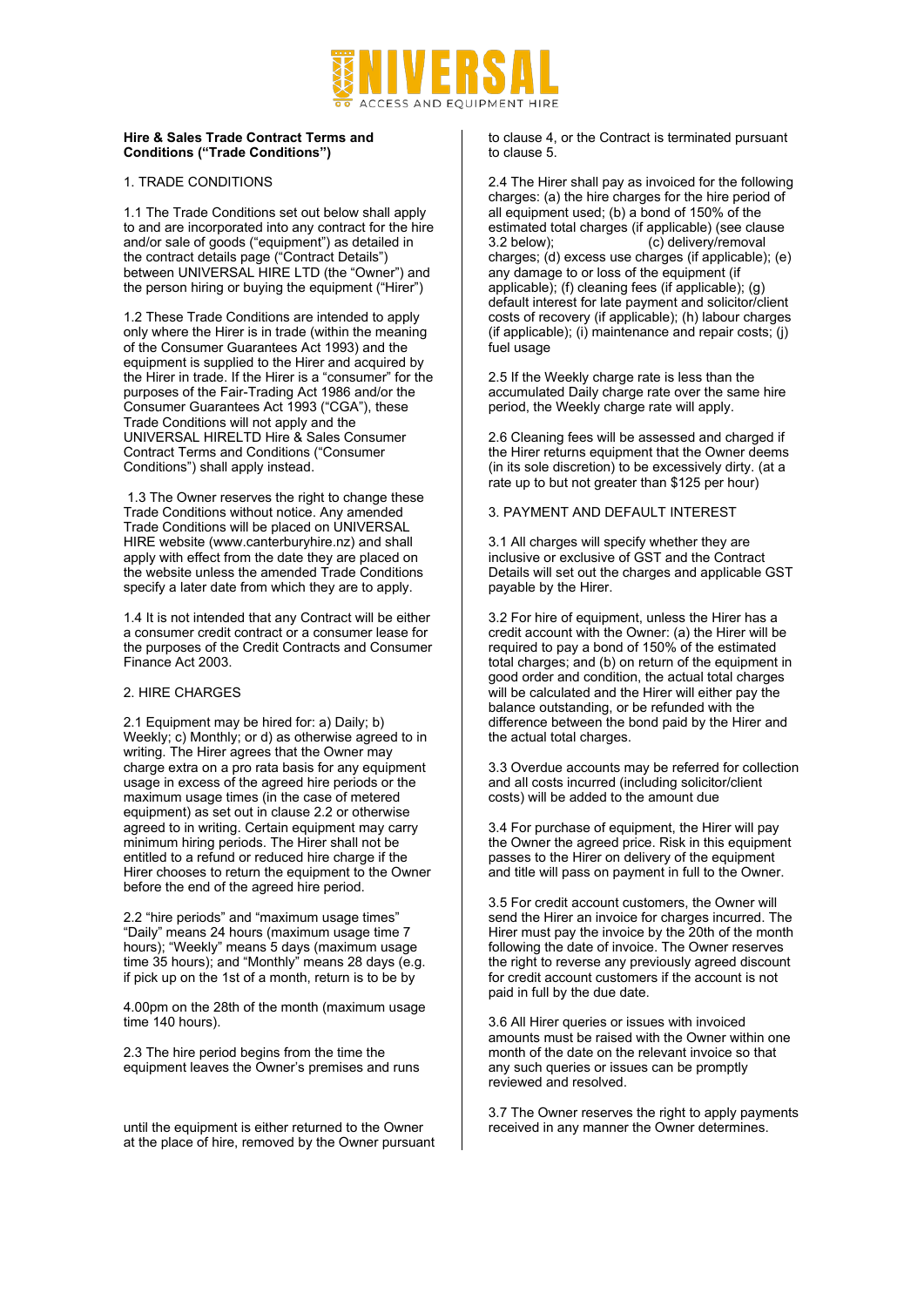

3.8 Without prejudice to the Owner's other remedies under these Trade Conditions, at law or otherwise, the Hirer will pay default interest at the rate of 20% compounding monthly (for cash customers) or from the 20th of the month following date of invoice (for credit account customers), until all monies have been paid in full. Any amount becoming due and payable in terms of this Clause shall be liquidated debt and UNIVERSAL HIRE shall be entitled at any time to commence proceedings against the hirer for payment of the debt including legal and collection costs incurred by Canterbury Hire.

3.9 The Hirer must make all payments due under the Contract (time being of the essence) without set-off or deduction of any kind.

3.10 No credit shall be extended on overdue accounts. In the event of any payment being in arrears for more than (14) days, the company may terminate the hire agreement without prejudice to any monies which may have become due and payable by the hirer to the company

3.11 The Hirer's obligations to pay charges and any other sums to the Owner shall continue despite any mechanical defect, break down, theft of, or accident or damage caused to the equipment.

### 4. DELIVERY AND REMOVAL

4.1 Delivery and removal charges are payable by the Hirer and are in addition to the hire/purchase charges.

4.2 If hired equipment is to be removed by the Owner, hired equipment must be packed up and ready for loading at the pre-arranged time and place and assistance rendered for loading.

4.3 The Hirer grants to the Owner, or will procure that the Owner is granted, an irrevocable right and authority to enter, and for the Owner to bring vehicles at any time onto, the place where the equipment is to be used or is located to deliver and/or remove hired equipment either on the expiry of the hire period or on termination of the Contract.

4.4 Any requests for removal of hired equipment must be arranged with the "Owner" prior to completion of the hire either by telephone or email.

4.5 If a Quote is given for the delivery of the equipment to site. This shall be the cost to deliver only the specified one item one way. Removal and or collection of the item is to be charged at no less than the delivery charge. Where attachments are delivered or removed from site, these items may incur freight charges to the hirer at the discretion of the owner. Multiple items transported on the same truck will be charged per item not per load.

4.6 The Hirer will pay to the Company on each occasion a delivery charge and removal charge at the Company's standard transport and labour rates applicable at the date of delivery or removal immediately upon presentation of a tax invoice by the Company. Such charge shall include any

wasted journey or transport time incurred by the Company in attempting reasonably to comply with the express or implied requirements of the hirer and wasted without fault on the part of the Company.

4.7 The Company is not liable to the Hirer for failure to deliver the Goods on a specific date or within a specified time from receipt of order for hire

4.8 The Hirer shall be responsible for receiving the goods on site. In the event of any shortage and/or damage to the Goods prior to delivery, the delivery docket must be endorsed by the Hirer at the time of delivery specifying such shortage and/or damage and immediately notified to the Company.

### 5. RIGHT TO TERMINATE

5.1 The Owner may terminate the Contract by notice with immediate effect if: (a) the Hirer fails to comply with any term of the Contract or any other agreement with the Owner; (b) the Owner believes on reasonable grounds that hired equipment may be at risk for any reason whatsoever, including the manner of its use by the Hirer, adverse weather or work conditions, or the Hirer is unable to, or might be unable to, pay any charge, cost, purchase price or fee in connection with the equipment under these Trade Conditions; (c) it becomes apparent that for any reason (including through the resignation of a Guarantor) there will be no personal guarantees given in respect of the Hirer's obligations under the Contract; or (d) any step is taken to appoint a receiver, manager, trustee in administration, liquidator, provisional liquidator, statutory manager, administrator or other like person over the whole or any part of the Hirer's assets or business.

5.2 Notwithstanding clause 5.1, the Owner may terminate the Contract at any time without reason by giving the Hirer 48 hours' written notice.

5.3 Where the Owner terminates the Contract pursuant to clause 5.1 or 5.2, the Hirer indemnifies the Owner against, and shall pay to the Owner upon demand, any cost (including legal costs), claim, damage, expense or liability suffered or incurred by the Owner whether arising directly or indirectly from the Owner acting to recover any equipment hired or monies payable by the Hirer pursuant to the Contract, or otherwise in connection with the exercise or attempted exercise of any of its rights or remedies under the Contract.

5.4 Upon termination of this Contract the Hirer shall forthwith deliver up any hired equipment to the Owner and shall pay to the Owner: (a) all hire charges and other moneys due to the Owner at the date of termination; and (b) the balance of all hire charges yet to accrue from the date of termination to the expiry of the term of the Contract discounted for early payment in such amount as the Owner at its sole discretion allows.

5.5 Termination of the Contract by the Owner is without prejudice to any rights that the Owner may have under this Contract. ("Contract").

6. ASSIGNMENT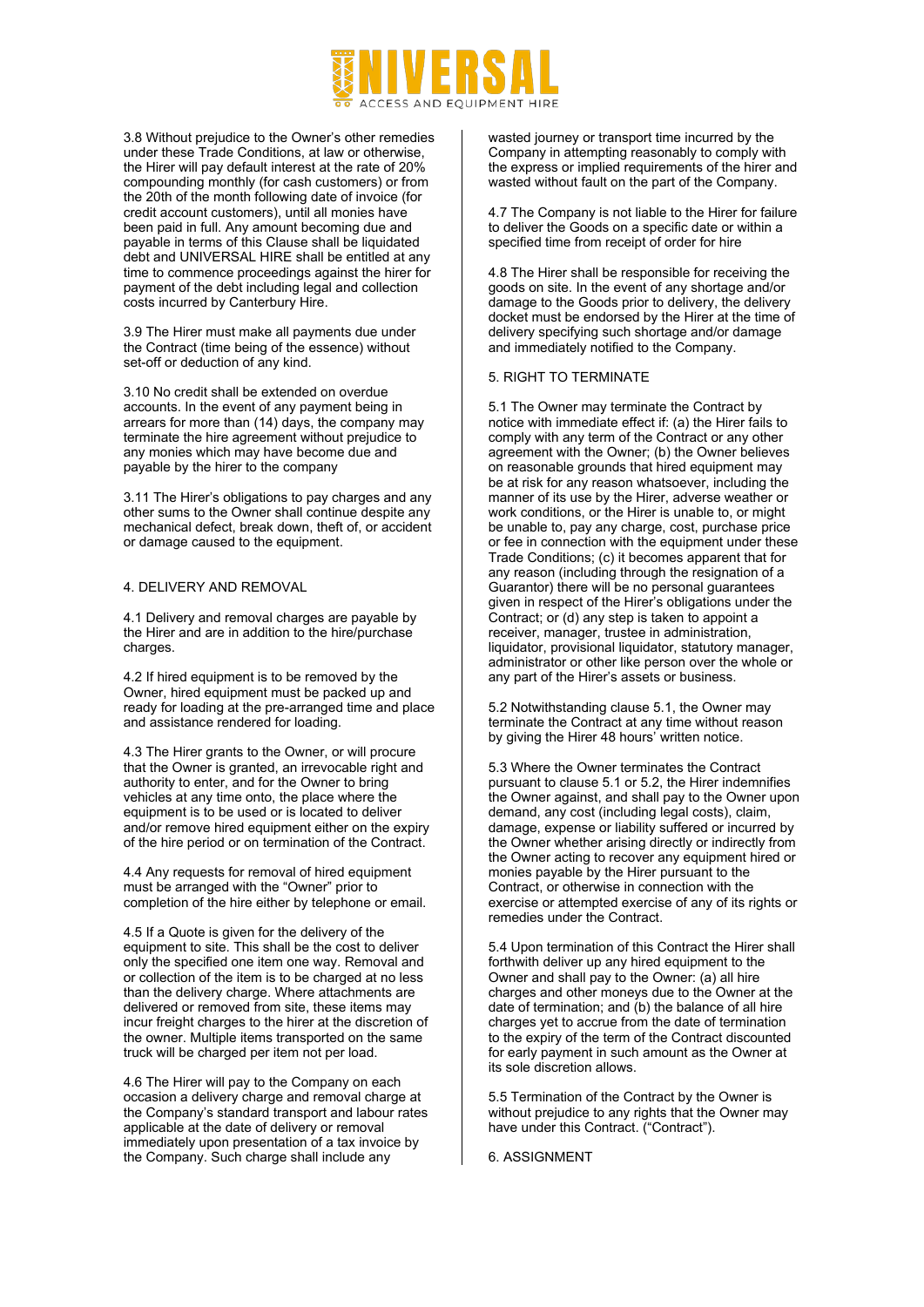

6.1 The Hirer shall not assign any of the Hirer's rights or interests under the Contract to any person, and shall not assign, sublet, charge or part with possession of hired equipment or any part of it. This clause 6.1 shall not prevent employees of the Hirer using hired equipment in conformity with these Trade Conditions.

6.2 The Owner may at any time assign its rights or interests, or any part thereof, (whether absolutely, or by way of security) or transfer its obligations or any part thereof under the Contract, to any person.

### 7. HIRER'S OBLIGATIONS

7.1 The Hirer shall: (a) if hired equipment is intended to be used in a location or manner which is outside its usual or ordinary use, advise the Owner of the intended location and/or nature of use at the time of hiring the equipment; (b) comply with any special conditions or exclusions (which may apply to specific equipment or the nature or location of the Hirer's intended use of such equipment) notified to the Hirer prior to the equipment leaving the Owner's premises; (c) take proper and reasonable care of hired equipment (including keeping the equipment locked and secured when not in use) protecting the equipment from theft and having it fully covered by the Hirer's policies of insurance. This clause applies even if the Equipment has been de-hired for so long as the equipment is located at the site or remains in the Hirer's possession. And return it to the Owner at the end of the hire period (to the place of hire, unless otherwise specified in the Contract Details) in the same order and condition as at the commencement of the hire (fair wear and tear excepted) and in a reasonably clean state (taking into account the cleanliness of the equipment at the outset of the hire period); (d) carry out all necessary daily servicing of hired equipment, (including the inspection and/or the supply of all necessary tyre pressures, water, oils, grease and fuel as may reasonably be required as part of the daily operation of the hired equipment) at the HIRER'S OWN EXPENSE; (e) the Hirer agrees to inspect the Equipment/Goods prior to delivery and to ascertain that they are fit for the use for which they are required by the Hirer ; acceptance of delivery of the Goods by the Hirer shall be deemed to be conclusive evidence of inspection and approval of the Goods.(f) use hired equipment in a lawful manner with due regard to all laws and regulations pertaining to the use of such equipment:  $(q)$  if the equipment is hired, immediately cease operating the equipment and notify the Owner by telephone if the equipment is faulty, breaks down or if any warning light or buzzer is activated, or if any certificates or licenses required by law or regulation (for example, registration, warrant of fitness, 6 month certifications, electrical certs) are due to expire during the period of hire; (h) notify the Owner immediately if hired equipment is lost, stolen or damaged and shall follow all reasonable instructions of the Owner; and be responsible, and indemnify the Owner, for any loss, theft or damage to hired equipment that occurs from the time the Hirer takes possession of the equipment until it is returned to the Owner's possession including; (i) in

the case of damage, the full cost of all repairs to restore the equipment to the condition it was in at the time of hire; and (j) in the case of loss, theft or irreparable damage to the equipment, the market value of the equipment.

7.2 (a)The Hirer warrants that all persons who use hired equipment shall be COMPETENT and QUALIFIED to use the equipment, shall only use the equipment in the manner it was designed to be used, and follow any directions from the Owner, local authorities, codes of practice and/or the manufacturer of the equipment relating to the use and safety of the equipment and shall comply with all obligations in relation to the use and control of the equipment and the persons using said equipment in accordance with the Health and Safety at Work Act 2015 and all other relevant legislation and applicable regulations. (b) conduct a site hazard assessment prior to using the equipment at the site. (c) ensure the Site is prepared and that the foundation upon which the equipment is to be erected are suitable to safely carry the equipment and the load to be put on it without subsidence. The Hirer indemnifies UNIVERSAL HIRE against any cost, claim, damage, expense or liability suffered due to the Hirer's failure to comply with this clause

7.3 If the Hirer is not an individual, the person who signs the Contract on behalf of the Hirer warrants that they have authority to bind the Hirer and will, in any event, be personally liable for the performance of the obligations on the Hirer. The person signing hereby indemnifies the Owner against all losses and costs that may be incurred by the Owner arising out of the person signing the Contract failing to have such power or authority.

7.4 The Hirer shall, upon request by the Owner, advise the Owner of the whereabouts of hired equipment and allow the Owner reasonable time to inspect and test the equipment and for such purposes the Hirer gives irrevocable leave and license to the Owner to enter any premises where the equipment or any part of the equipment may be and take possession of and/or remove the equipment. The Hirer warrants that it has the authority to permit such entry to the company.

# 8. PERSONAL PROPERTY SECURITIES ACT 1999 (PPSA)

8.1 The Hirer acknowledges that title to hired equipment remains with the Owner at all times. Equipment purchased from the Owner remains the property of the Owner until paid for in full.

8.2 The Hirer agrees that the hire of the equipment may, and that the acquisition of the equipment does, create a security interest in the equipment to secure the full payment of all moneys payable to the Owner and the performance by the Hirer of all of its other obligations to the Owner. If the Contract (including these Trade Conditions) constitutes a security interest, this document constitutes a security agreement for the purposes of the PPSA and the provisions of clauses 8.3 to 8.5 apply. Unless otherwise defined in the Contract (including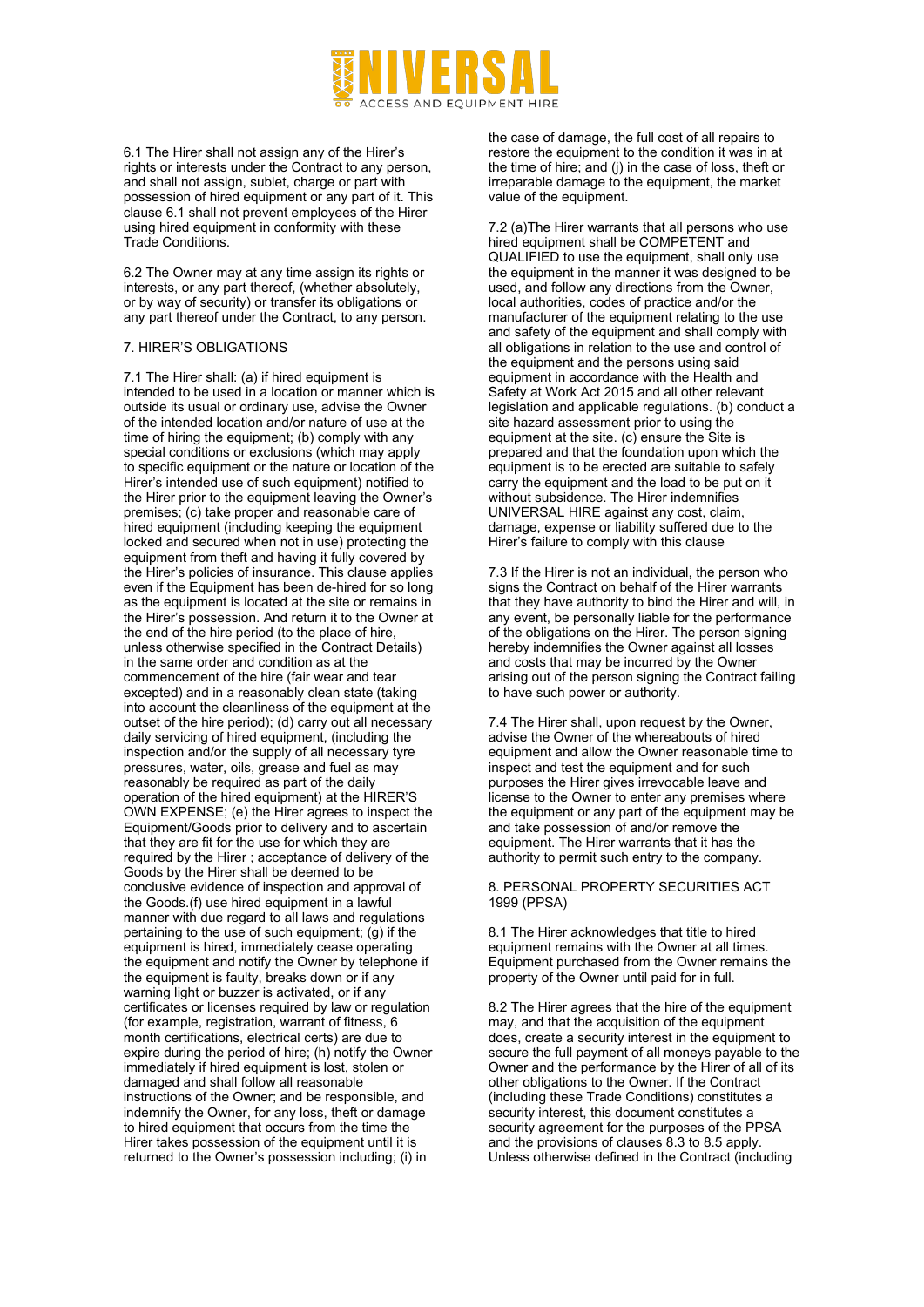# ACCESS AND FOUIPMENT HIRE

these Trade Conditions), all terms in this clause 8 have the meaning given to them in the PPSA and section references are sections to sections of the PPSA.

8.3 On the request of the Owner, the Hirer shall promptly execute any documents, provide all necessary information and do anything else required by the Owner to ensure that the security interest created under the Contract (including these Trade Conditions) constitutes a perfected security interest in the equipment and their proceeds which will have priority over all other security interests in the equipment.

8.4 The Owner may allocate all amounts received by the Hirer in any manner it determines including any manner required to preserve any purchase money security interests in the equipment.

8.5 The Hirer will pay to the Owner all fees and expenses incurred by the Owner in relation to the filing and maintenance of a financing statement in connection with the Contract.

8.6 The Hirer waives its rights under sections 114(1)(a),116, 120(2), 121, 125, 126, 127, 129, 131, 133 and 148 of the PPSA.

8.7 Nothing in this clause 8 affects the Owner's rights as an unpaid seller in relation to equipment purchased from the Owner.

### 9. NO LIEN OR CHARGE

The Hirer is prohibited from creating any lien or charge over the Goods or pledging the credit of the company.

### 10 REPAIR AND MAINTENANCE OF GOODS

10.1 The Hirer agrees that should any Goods require maintenance and /or repairs such maintenance and/ or repairs shall be affected only by the Company or its duly authorised agent at the cost of the Hirer.

10.2 The Hirer is responsible for:

10.3 any damage to the Goods by any party other than the Company; weather malicious, negligent or accidental; 23.2 the cost of repair or replacement of any Goods which have been modified or altered in any way by the person other than the Company;]

10.4 the repair replacement of the Goods where any action by the Hirer or any person other than the Company invalidates any warranty for the equipment given to the Company by its manufacturer or supplier and the Hirer will pay to the Company upon demand all costs incurred by the Company in relation to repair or replacement of the Goods and any other loss suffered by the company.

# 11. INDEMNITY

11.1 The Hirer hires the equipment at the Hirer's own risk and indemnifies the Owner against: (a) any loss of or damage to the equipment; and (b) any consequential or indirect loss incurred by the Owner as a result of any loss or damage to the equipment. Including any personal injury weather such claim is made in contract , tort (including negligence) or on any other basis whatsoever, including any breach of legislation, arising out of or in any way related to the use of the Goods by the Hirer and the Hirer hereby warrants that the Hirer holds insurance to cover the Hirer's liabilities arising from or relating to the use of the Goods.

11.2 The Hirer indemnifies the Company against the destruction or loss of the Goods by any means or for any reason whatsoever, including lawful confiscation.

11.3 Be responsible for and indemnify the Owner for any loss of revenue suffered by the Owner due to the unavailability of the equipment for hire due to loss, theft or damage. The cost for loss of revenue shall not exceed the equivalent prevailing rate for 120 days hire of the equipment.

### 12. INSURANCE

The Goods Shall be at the sole risk of the Hirer from the time of delivery by the Company (or collection of the Goods by the Hirer) until collection by the company or return to the Company by the Hirer. The Hirer will effect replacement insurance in the joint names of the Hirer and the Company against loss or damage however caused, and will provide proof of such insurance to the Company upon request.

### 13. LIMITATION OF LIABILITY, INJURY OR DAMAGE TO HIRER, THIRD PERSON OR PROPERTY

13.1 In entering into the Contract, the Hirer acknowledges that the Owner has no liability to the Hirer for any direct, indirect or consequential loss or damage or for any loss of revenue or loss of actual or anticipated profit (or any other form of economic loss) arising in connection with the Contract (whether in contract or in tort) including that resulting from the use by the Hirer of the equipment, or arising by operation of law. Without limiting the foregoing, the Owner is not liable for any indirect or consequential loss or damage including any loss of profit or other loss suffered by the Hirer, or liability incurred by the Hirer, as a result of the breakdown of any hired equipment, however caused.

13.2 Subject to the exclusion of liability in clause 13.1 above, the maximum aggregate liability of the Owner for all claims made by the Hirer, whether as a result of any breach of the Contract or on any other ground or terms whatsoever (including liability as a result of tort, including negligence) will not exceed: (a) in the case of any equipment purchased by the Hirer, an amount of \$2,500; and (b) in the case of any equipment hired, the lesser of the hire charges paid by the Hirer to the Owner pursuant to the Contract and three months' hire charges paid by the Hirer to the Owner pursuant to the Contract.